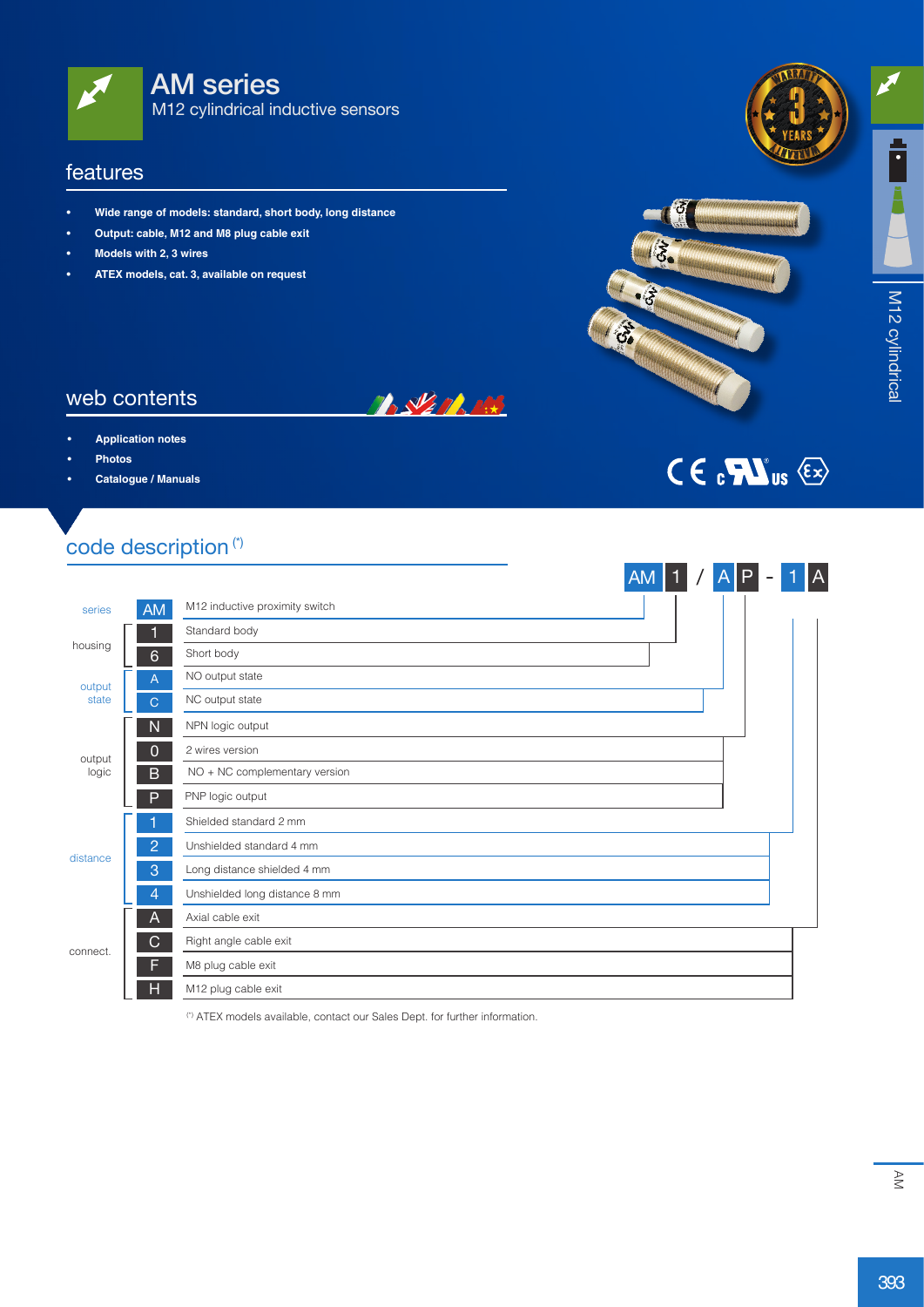### available models

| standard housing |              |          |                 |                  |               |               |               |               |
|------------------|--------------|----------|-----------------|------------------|---------------|---------------|---------------|---------------|
| diameter         | installation | distance | connection      | distance<br>(mm) | <b>NPN/NO</b> | <b>PNP/NO</b> | <b>NPN/NC</b> | <b>PNP/NC</b> |
|                  |              | standard | cable           | $\overline{c}$   | AM1/AN-1A     | AM1/AP-1A     | AM1/CN-1A     | AM1/CP-1A     |
|                  | shielded     |          | cable 90°       |                  | AM1/AN-1C     | AM1/AP-1C     | AM1/CN-1C     | AM1/CP-1C     |
|                  |              |          | M <sub>8</sub>  |                  | AM1/AN-1F     | AM1/AP-1F     | AM1/CN-1F     | AM1/CP-1F     |
|                  |              |          | M12             |                  | AM1/AN-1H     | AM1/AP-1H     | AM1/CN-1H     | AM1/CP-1H     |
|                  | unshielded   |          | cable           | 4                | AM1/AN-2A     | AM1/AP-2A     | AM1/CN-2A     | AM1/CP-2A     |
| M <sub>12</sub>  |              |          | cable 90°       |                  | AM1/AN-2C     | AM1/AP-2C     | AM1/CN-2C     | AM1/CP-2C     |
|                  |              |          | M8              |                  | AM1/AN-2F     | AM1/AP-2F     | AM1/CN-2F     | AM1/CP-2F     |
|                  |              |          | M <sub>12</sub> |                  | AM1/AN-2H     | AM1/AP-2H     | AM1/CN-2H     | AM1/CP-2H     |
|                  | shielded     |          | cable           |                  | AM1/AN-3A     | AM1/AP-3A     | AM1/CN-3A     | AM1/CP-3A     |
|                  |              | long     | M <sub>12</sub> |                  | AM1/AN-3H     | AM1/AP-3H     | AM1/CN-3H     | AM1/CP-3H     |
|                  |              | distance | cable           |                  | AM1/AN-4A     | AM1/AP-4A     | AM1/CN-4A     | AM1/CP-4A     |
|                  | unshielded   |          | M <sub>12</sub> | 8                | AM1/AN-4H     | AM1/AP-4H     | AM1/CN-4H     | AM1/CP-4H     |

# available models

### short housing

| diameter        | installation | distance | connection      | distance<br>(mm) | <b>NPN/NO</b> | <b>PNP/NO</b> | <b>NPN/NC</b> | <b>PNP/NC</b> |
|-----------------|--------------|----------|-----------------|------------------|---------------|---------------|---------------|---------------|
| M <sub>12</sub> |              | standard | cable           |                  | AM6/AN-1A     | AM6/AP-1A     | AM6/CN-1A     | AM6/CP-1A     |
|                 | shielded     |          | cable 90°       | $\overline{c}$   | AM6/AN-1C     | AM6/AP-1C     | AM6/CN-1C     | AM6/CP-1C     |
|                 |              |          | M <sub>12</sub> |                  | AM6/AN-1H     | AM6/AP-1H     | AM6/CN-1H     | AM6/CP-1H     |
|                 | unshielded   |          | cable           |                  | AM6/AN-2A     | AM6/AP-2A     | AM6/CN-2A     | AM6/CP-2A     |
|                 |              |          | cable 90°       |                  | AM6/AN-2C     | AM6/AP-2C     | AM6/CN-2C     | AM6/CP-2C     |
|                 |              |          | M <sub>12</sub> | $\overline{4}$   | AM6/AN-2H     | AM6/AP-2H     | AM6/CN-2H     | AM6/CP-2H     |
|                 | shielded     | long     | cable           |                  | AM6/AN-3A     | AM6/AP-3A     | AM6/CN-3A     | AM6/CP-3A     |
|                 |              |          | M12             |                  | AM6/AN-3H     | AM6/AP-3H     | AM6/CN-3H     | AM6/CP-3H     |
|                 |              | distance | cable           | 8                | AM6/AN-4A     | AM6/AP-4A     | AM6/CN-4A     | AM6/CP-4A     |
|                 | unshielded   |          | M <sub>12</sub> |                  | AM6/AN-4H     | AM6/AP-4H     | AM6/CN-4H     | AM6/CP-4H     |

# available models

### DC 2 wires models

| diameter | installation | distance | connection      | distance<br>(mm) | <b>NO - NPN/PNP</b> |
|----------|--------------|----------|-----------------|------------------|---------------------|
|          | shielded     | standard | cable           | $\overline{c}$   | AM1/A0-1A           |
|          |              |          | M <sub>12</sub> |                  | $AM1/AO-1H$         |
|          | unshielded   |          | cable           | $\overline{4}$   | AM1/A0-2A           |
| M12      |              |          | M <sub>12</sub> |                  | $AM1/A0-2H$         |
|          | shielded     |          | cable           |                  | AM1/A0-3A           |
|          |              | long     | M <sub>12</sub> |                  | $AM1/A0-3H$         |
|          |              | distance | cable           |                  | AM1/A0-4A           |
|          | unshielded   |          | M <sub>12</sub> | 8                | $AM1/A0-4H$         |

## available models

4 wires models

|           |              | distance | connection      | distance<br>(mm) | short housing |           | standard housing |           |
|-----------|--------------|----------|-----------------|------------------|---------------|-----------|------------------|-----------|
| diameter. | installation |          |                 |                  | NPN/NO+NC     | PNP/NO+NC | NPN/NO+NC        | PNP/NO+NC |
|           | shielded     |          | cable           | 2                | AM6/BN-1A     | AM6/BP-1A | AM1/BN-1A        | AM1/BP-1A |
| M12       |              | standard | M <sub>12</sub> |                  | AM6/BN-1H     | AM6/BP-1H | AM1/BN-1H        | AM1/BP-1H |
|           | unshielded   |          | cable           | $\overline{4}$   | AM6/BN-2A     | AM6/BP-2A | AM1/BN-2A        | AM1/BP-2A |
|           |              |          | M <sub>12</sub> |                  | AM6/BN-2H     | AM6/BP-2H | AM1/BN-2H        | AM1/BP-2H |
|           | shielded     | long     | cable           |                  | AM6/BN-3A     | AM6/BP-3A | AM1/BN-3A        | AM1/BP-3A |
|           |              |          | M <sub>12</sub> |                  | AM6/BN-3H     | AM6/BP-3H | AM1/BN-3H        | AM1/BP-3H |
|           | unshielded   | distance | cable           |                  | AM6/BN-4A     | AM6/BP-4A | AM1/BN-4A        | AM1/BP-4A |
|           |              |          | M <sub>12</sub> | 8                | AM6/BN-4H     | AM6/BP-4H | AM1/BN-4H        | AM1/BP-4H |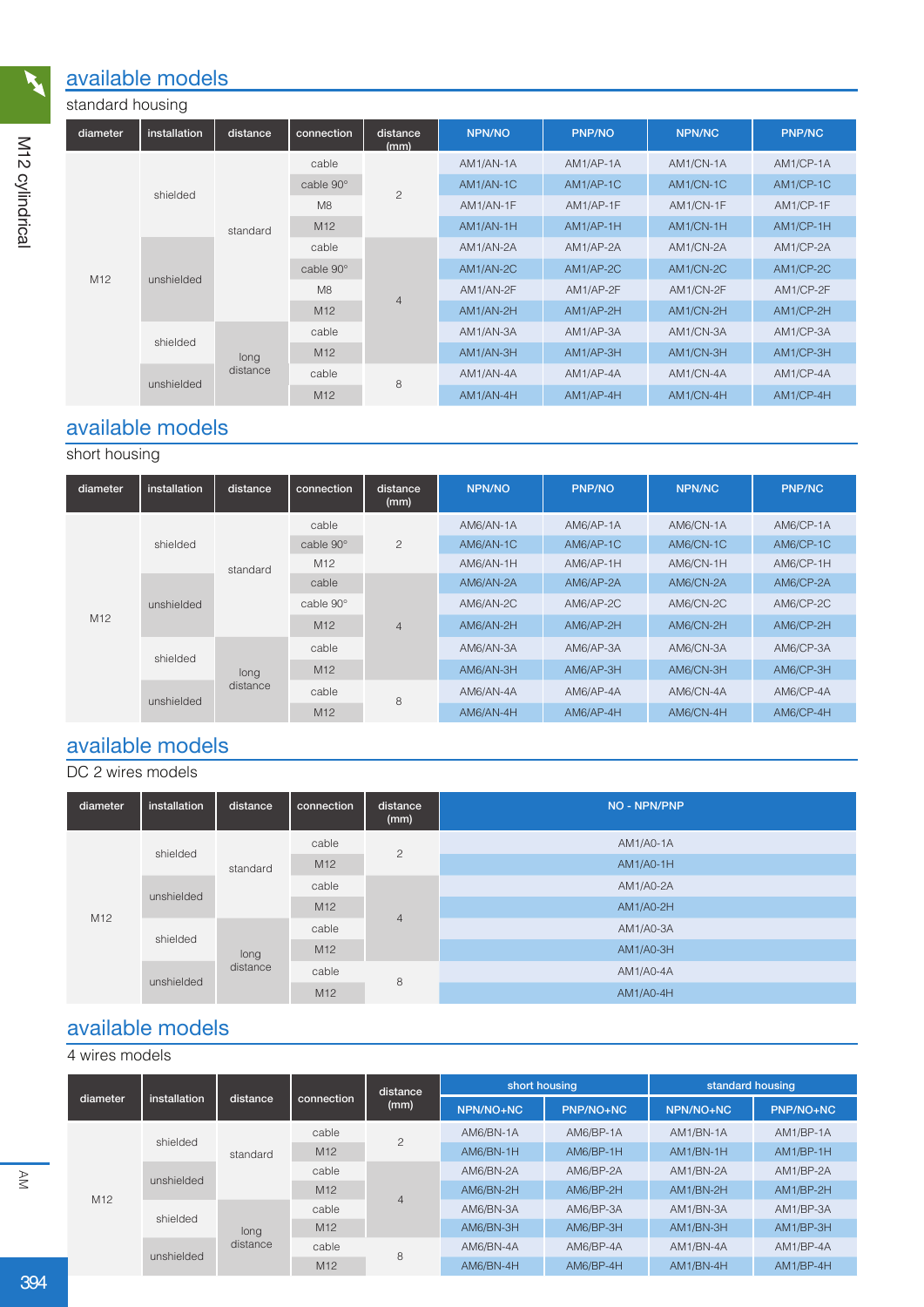|                             | $AM^*/**-1*$<br>$AM^*/**-2*$<br>$AM^*/**-3*$                     |                                                                                                             | $AM^*/**-4*$               |                 |  |  |  |  |
|-----------------------------|------------------------------------------------------------------|-------------------------------------------------------------------------------------------------------------|----------------------------|-----------------|--|--|--|--|
|                             | <b>Contract of the Second State</b>                              | <b>The Communication</b>                                                                                    |                            | 10 - 10         |  |  |  |  |
| nominal sensing distance Sn | $2 \, \text{mm}$                                                 | 4 mm                                                                                                        | 4 mm                       | 8 mm            |  |  |  |  |
| operating distance          | $01.6$ mm                                                        | $03.2$ mm                                                                                                   | $03.2$ mm                  | $06.4$ mm       |  |  |  |  |
| hysteresis                  |                                                                  | 120%                                                                                                        |                            |                 |  |  |  |  |
| standard target             |                                                                  | 12x12 mm FE 360                                                                                             |                            | 24x24 mm FE 360 |  |  |  |  |
| repeatibility               |                                                                  | 5% UB 20-30 V Ta = $23^{\circ}$ C ± 5°C                                                                     |                            |                 |  |  |  |  |
| operating voltage           |                                                                  | 1030 Vdc                                                                                                    |                            |                 |  |  |  |  |
| max ripple content          |                                                                  | < 10%                                                                                                       |                            |                 |  |  |  |  |
| output type                 |                                                                  | NPN or PNP - NO or NC (3 wires models), NPN/PNP - NO (2 wires models), NPN or PNP - NO+ NC (4 wires models) |                            |                 |  |  |  |  |
| output current              |                                                                  | $\leq$ 200 mA (3100 mA for 2 wires versions)                                                                |                            |                 |  |  |  |  |
| output voltage drop         | $\leq$ 1.8 V @ 200 mA (2,8 V @ 100 mA for 2 wires versions)      |                                                                                                             |                            |                 |  |  |  |  |
| no-load supply current      | 10 <sub>m</sub> A                                                |                                                                                                             |                            |                 |  |  |  |  |
| leakage current             | 10 µA (0.8 mA for 2 wires versions)                              |                                                                                                             |                            |                 |  |  |  |  |
| switching frequency         | 2 kHz (1.5 kHz for 2 wires)                                      |                                                                                                             | 2 kHz (750 Hz for 2 wires) |                 |  |  |  |  |
| power on delay              | 50 <sub>ms</sub>                                                 |                                                                                                             |                            |                 |  |  |  |  |
| ambient temperature range   | $-25+70$ °C                                                      |                                                                                                             |                            |                 |  |  |  |  |
| temperature drift of Sr     | 10%                                                              |                                                                                                             |                            |                 |  |  |  |  |
| short-circuit protection    |                                                                  |                                                                                                             |                            |                 |  |  |  |  |
| voltage reversal protection | $\bullet$                                                        |                                                                                                             |                            |                 |  |  |  |  |
| induction protection        |                                                                  |                                                                                                             |                            |                 |  |  |  |  |
| shocks and vibrations       | IEC/EN60947-5-2                                                  |                                                                                                             |                            |                 |  |  |  |  |
| weight                      | 30 g connector (20 g short body)<br>70 g cable (60 g short body) |                                                                                                             |                            |                 |  |  |  |  |
| <b>LEDs</b>                 | yellow LED output state                                          |                                                                                                             |                            |                 |  |  |  |  |
| protection degree           | IP67 <sup>(1)</sup> (EN60529)                                    |                                                                                                             |                            |                 |  |  |  |  |
| <b>EMC</b>                  | in conformity with the EMC Directive, according to IEC 60947-5-2 |                                                                                                             |                            |                 |  |  |  |  |
| housing material            | nickel-plated brass                                              |                                                                                                             |                            |                 |  |  |  |  |
| active head material        | <b>PBT</b>                                                       |                                                                                                             |                            |                 |  |  |  |  |
| connection                  |                                                                  | cable 2 m PVC - plug M8 or M12                                                                              |                            |                 |  |  |  |  |
| tightening torque           | <b>10 Nm</b>                                                     |                                                                                                             |                            |                 |  |  |  |  |

(1) Protection guaranteed only with plug cable wall mounted

 $\boldsymbol{z}$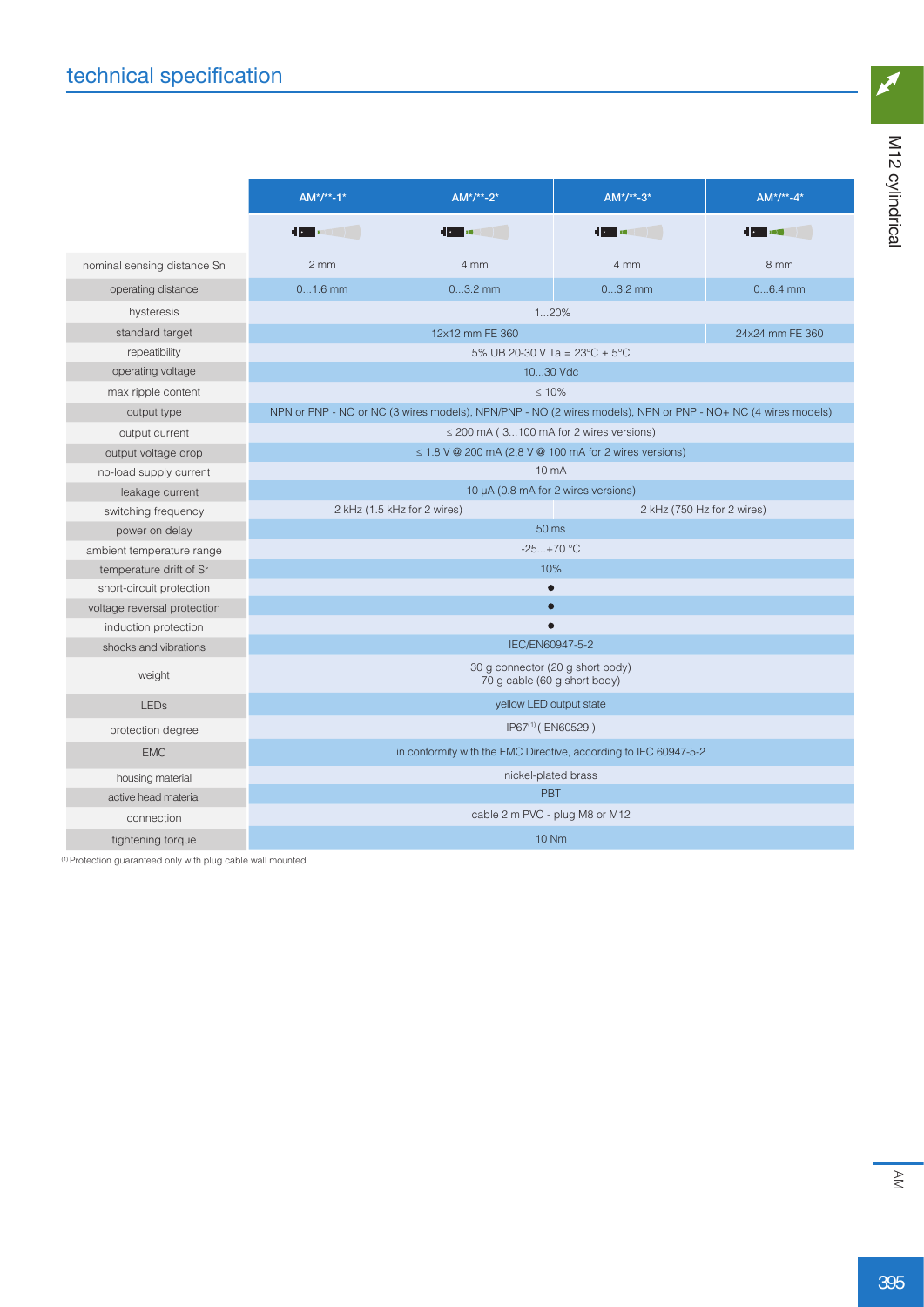### correction factors

| code               | steel FE 360   | copper | alluminium | <b>brass</b> | stainless steel |      |
|--------------------|----------------|--------|------------|--------------|-----------------|------|
| $AM^*/**-1*$       |                | 0.22   | 0.31       | 0.41         | 0.77            |      |
| $AM^*/^{**} - 2^*$ | $\overline{a}$ | 0.41   | 0.47       | 0.56         | 1.15            |      |
| $AM^*/^{**} - 3^*$ |                | 0.33   | 0.4        | 0.5          | 1.05            |      |
| $AM^*/^{**} - 4^*$ |                |        | 0.41       | 0.46         | 0.52            | 0.71 |
| $AM^*/^*0-1^*$     |                | 0.3    | 0.35       | 0.5          | 0.8             |      |
| $AM*/0-2*$         |                | 0.52   | 0.57       | 0.62         | 0.87            |      |
| $AM*/AO-3*$        |                | 0.42   | 0.47       | 0.55         | 0.8             |      |

# electrical diagrams of connections

#### 3 wires versions



## electrical diagrams of connections

#### 3 wires versions

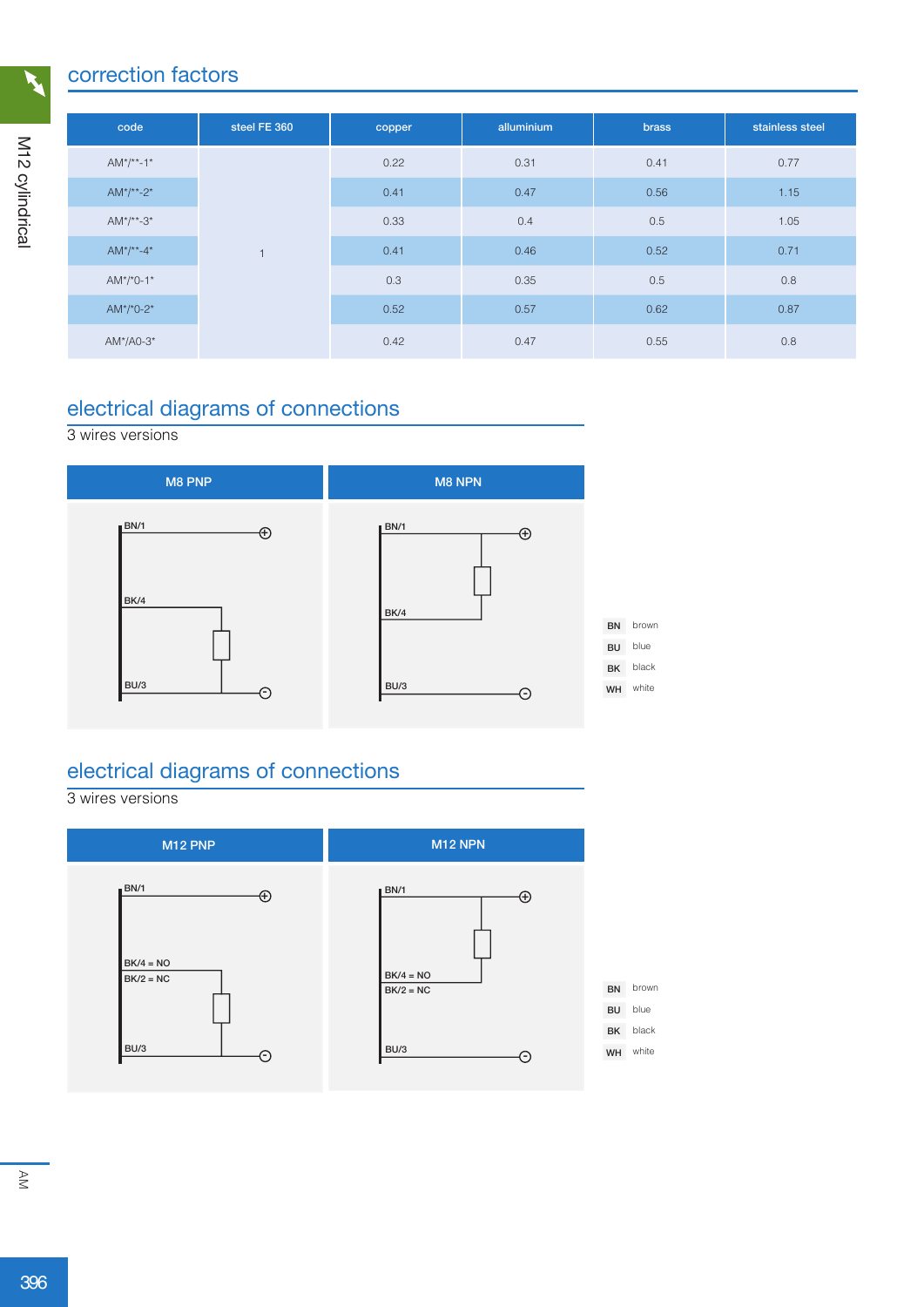### electrical diagrams of connections

#### 2 wires versions



### electrical diagrams of connections

#### 4 wires versions



**1 2**

1

Supply (+)

# plug

#### 3 wires versions



**1 2**

Light / Dark (Teach)

1

Supply (+)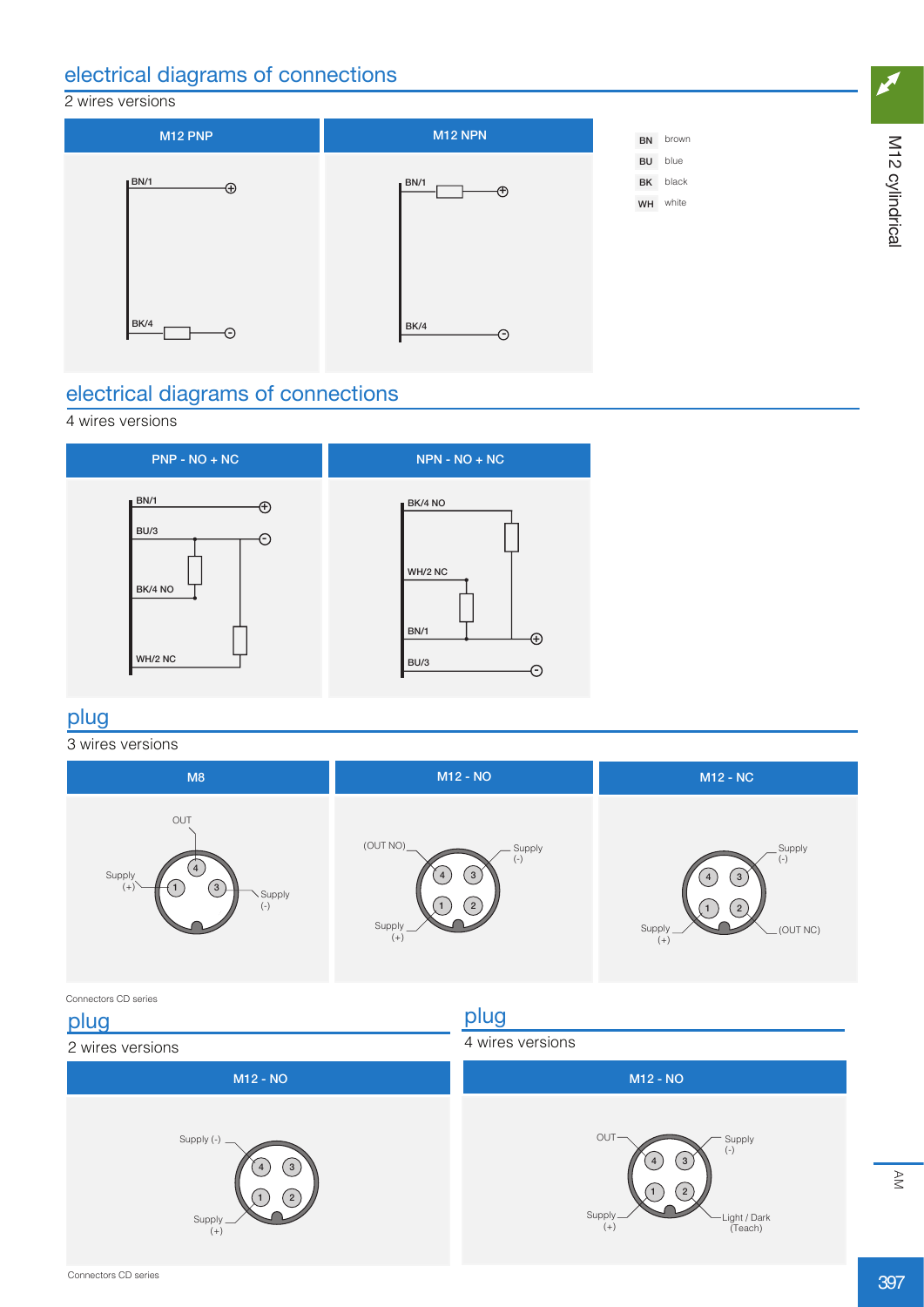### response diagram



## installation



| code          | D <sub>4</sub>             | D <sub>1</sub> | D <sub>2</sub> | D <sub>3</sub> |
|---------------|----------------------------|----------------|----------------|----------------|
| $AM1/**-1*$   | $\geq 0$ mm                | $\geq 6$ mm    | $\geq 12$ mm   | $\geq 6$ mm    |
| $AM1/*-2*$    | $\geq 6$ mm <sup>(1)</sup> | $\geq 12$ mm   | $\geq$ 24 mm   | $\geq 12$ mm   |
| $AM1/*-3*$    | $> 2$ mm $(2)$             | $> 6$ mm       | $>12$ mm       |                |
| $AM1/*-4*$    | $\geq 8$ mm                | $\geq 12$ mm   | $> 24$ mm      | $> 24$ mm      |
| $AM1/*0-1*$   | $> 2.4$ mm                 | $\geq 6$ mm    | $>12$ mm       | $\geq 6$ mm    |
| $AM1/^*0-2^*$ | $\geq 8$ mm                | $\geq 12$ mm   | $\geq$ 24 mm   | $\geq 12$ mm   |
| $AM1/*0-3*$   | $> 2.4$ mm                 | $>6$ mm        | $>12$ mm       |                |
| $AM1/*0-4*$   | $\geq 16$ mm               | $\geq 12$ mm   | $> 24$ mm      | $> 24$ mm      |
| $AM6/**-1*$   | $\geq 0$ mm                | $\geq 6$ mm    | $\geq 12$ mm   | $\geq 6$ mm    |
| $AM6/**-2*$   | $\geq 6$ mm <sup>(3)</sup> | $\geq 12$ mm   | $> 24$ mm      | $\geq 12$ mm   |
| $AM6/**-3*$   | $\geq 1.2$ mm              | $> 6$ mm       | $\geq 12$ mm   |                |
| $AM6/**-4*$   | $\geq 8$ mm                | $\geq 12$ mm   | $> 24$ mm      | $\geq$ 24 mm   |

 $(1)$   $\geq$  0.6 mm for non magnetic material

 $(2)$   $\geq$  0.8 mm for non magnetic material

 $(3)$   $\geq$  2 mm for non magnetic material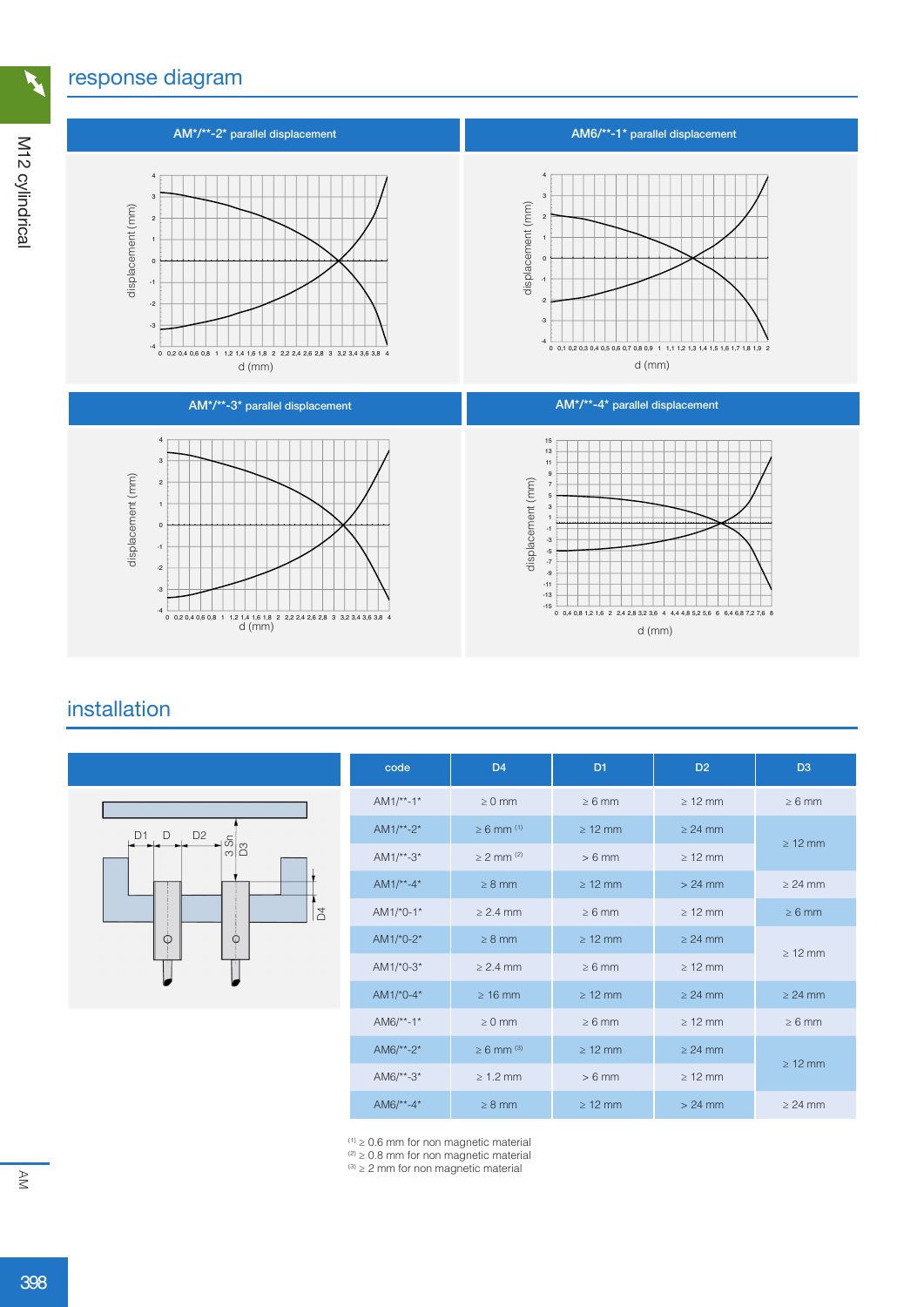# dimensions (mm)



 $\bullet$  LED

M12 cylindrical M12 cylindrical

 $\boldsymbol{z}$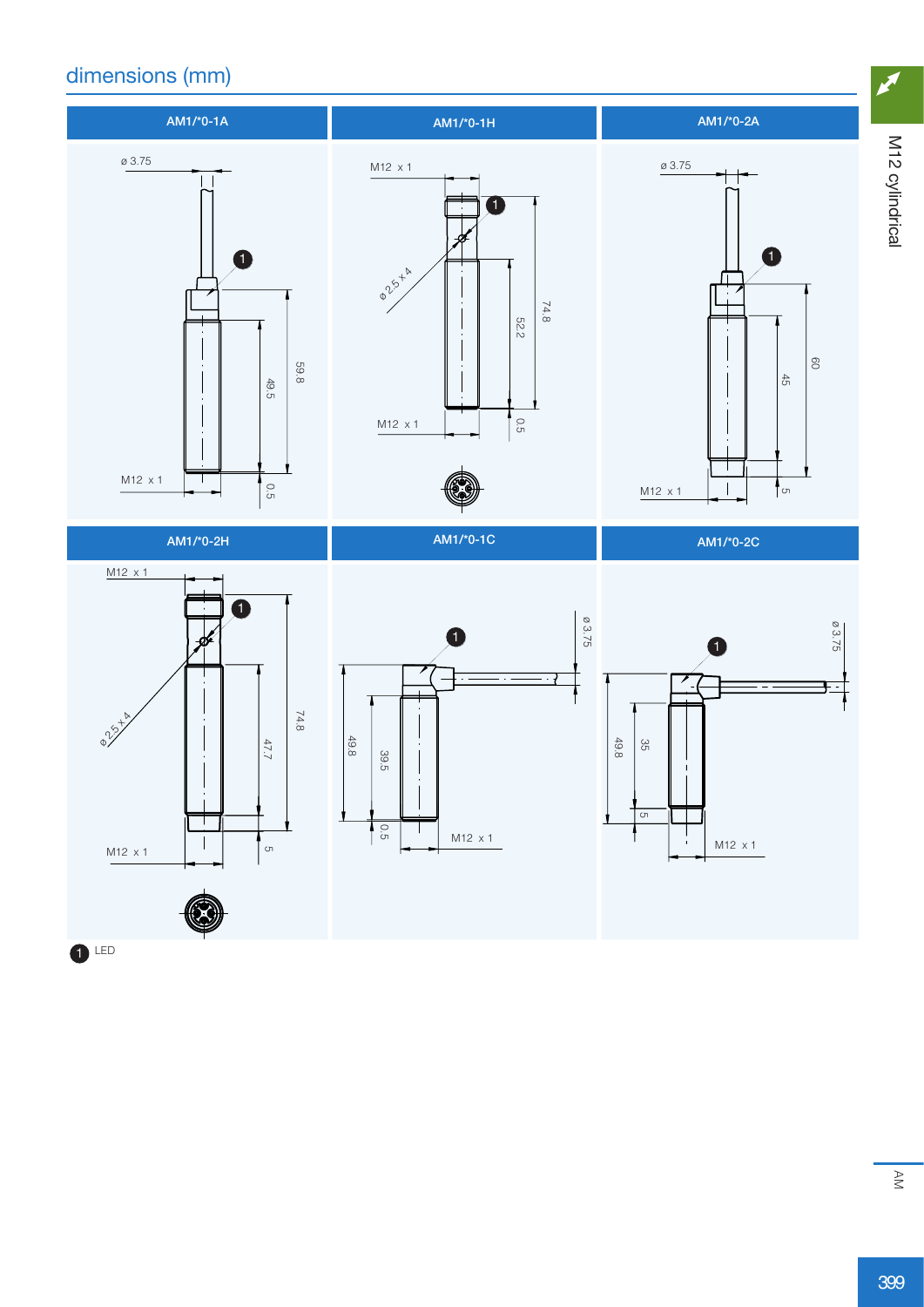# dimensions (mm)



M12 cylindrical M12 cylindrical